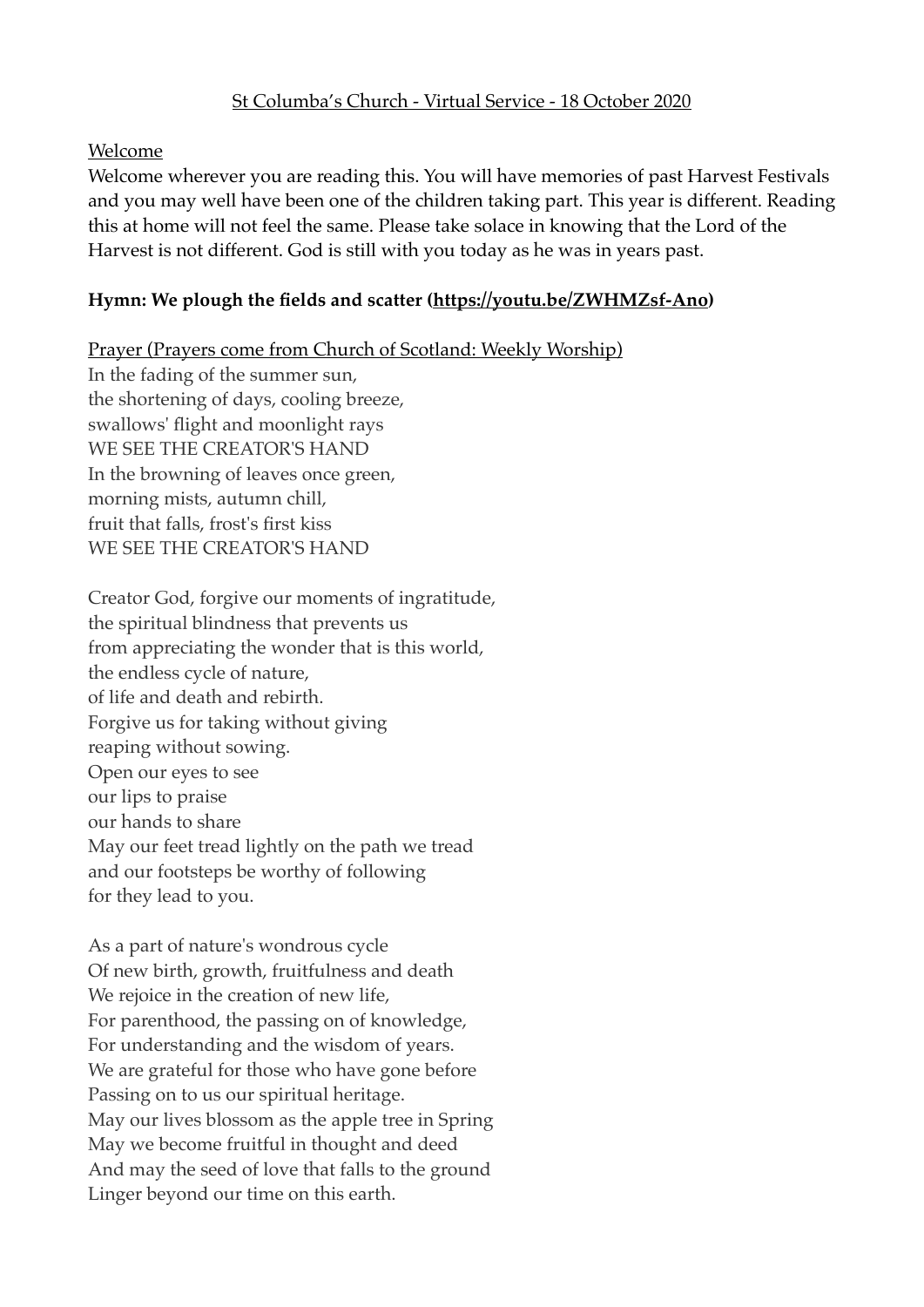And hear us now as we pray: Our Father, who art in heaven, hallowed be thy name; thy kingdom come; thy will be done; on earth as it is in heaven. Give us this day our daily bread. And forgive us our debts, as we forgive our debtors. And lead us not into temptation; but deliver us from evil. For thine is the kingdom, the power, and the glory for ever and ever. Amen.

#### Bible readings

#### **Ruth 2: 1-12**

#### **Ruth Meets Boaz in the Grain Field**

**2** Now Naomi had a relative on her husband's side, a man of standing from the clan of Elimelek, whose name was Boaz.

**2** And Ruth the Moabite said to Naomi, "Let me go to the fields and pick up the leftover grain behind anyone in whose eyes I find favor." Naomi said to her, "Go ahead, my daughter." **3** So she went out, entered a field and began to glean behind the harvesters. As it turned out, she was working in a field belonging to Boaz, who was from the clan of Elimelek. **4** Just then Boaz arrived from Bethlehem and greeted the harvesters, "The Lord be with you!" "The Lord bless you!" they answered. **5** Boaz asked the overseer of his harvesters, "Who does that young woman belong to?" **6** The overseer replied, "She is the Moabite who came back from Moab with Naomi. **7** She said, 'Please let me glean and gather among the sheaves behind the harvesters.' She came into the field and has remained here from morning till now, except for a short rest in the shelter." **8** So Boaz said to Ruth, "My daughter, listen to me. Don't go and glean in another field and don't go away from here. Stay here with the women who work for me. **9** Watch the field where the men are harvesting, and follow along after the women. I have told the men not to lay a hand on you. And whenever you are thirsty, go and get a drink from the water jars the men have filled." **10** At this, she bowed down with her face to the ground. She asked him, "Why have I found such favor in your eyes that you notice me—a foreigner?" **11** Boaz replied, "I've been told all about what you have done for your mother-in-law since the death of your husband—how you left your father and mother and your homeland and came to live with a people you did not know before. **12** May the Lord repay you for what you have done. May you be richly rewarded by the Lord, the God of Israel, under whose wings you have come to take refuge."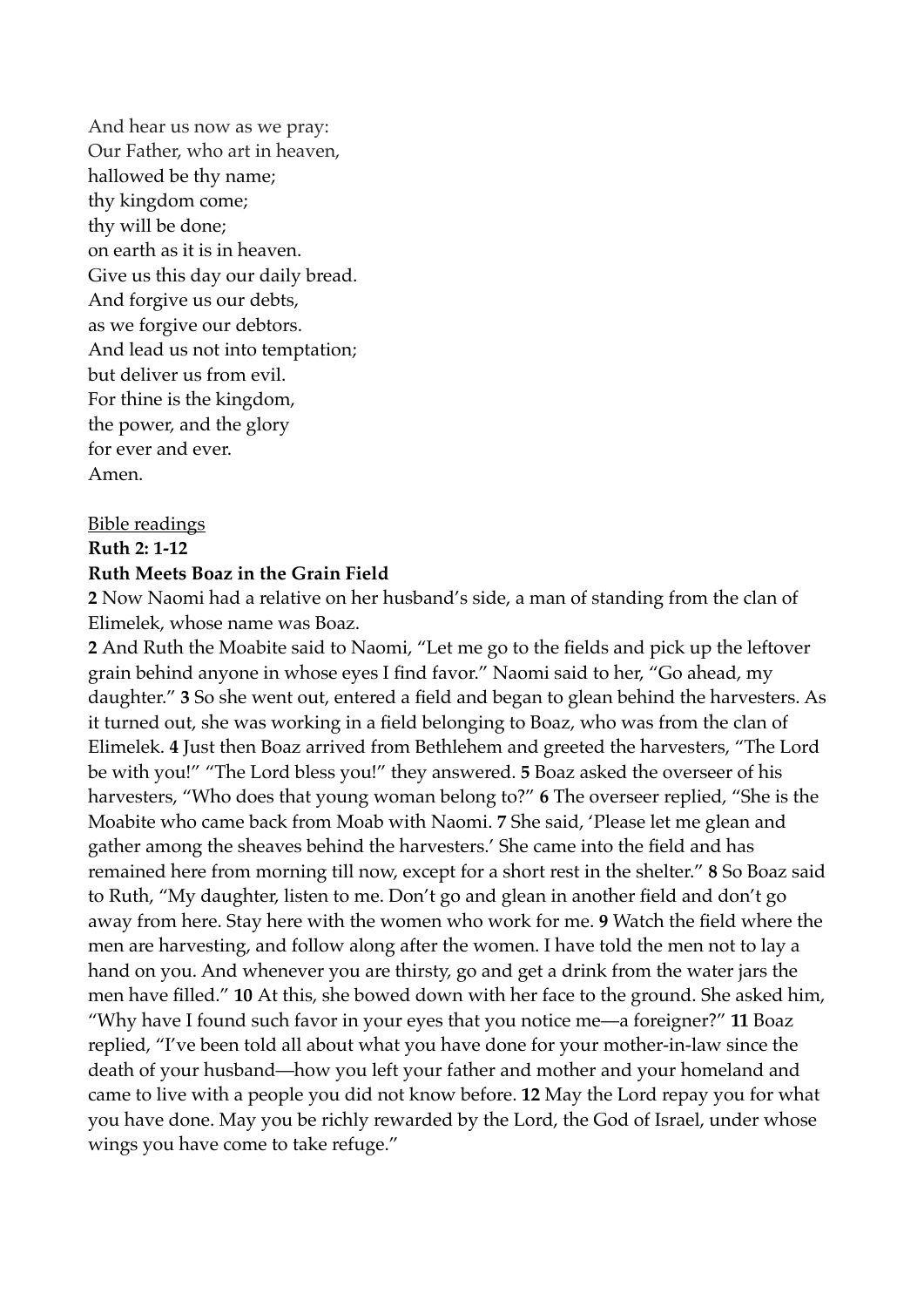#### **John 6: 24-35**

**24** Once the crowd realized that neither Jesus nor his disciples were there, they got into the boats and went to Capernaum in search of Jesus.

# **Jesus the Bread of Life**

**25** When they found him on the other side of the lake, they asked him, "Rabbi, when did you get here?" **26** Jesus answered, "Very truly I tell you, you are looking for me, not because you saw the signs I performed but because you ate the loaves and had your fill. **27** Do not work for food that spoils, but for food that endures to eternal life, which the Son of Man will give you. For on him God the Father has placed his seal of approval." **28** Then they asked him, "What must we do to do the works God requires?" **29** Jesus answered, "The work of God is this: to believe in the one he has sent." **30** So they asked him, "What sign then will you give that we may see it and believe you? What will you do? **31** Our ancestors ate the manna in the wilderness; as it is written: 'He gave them bread from heaven to eat.'[c]"

**32** Jesus said to them, "Very truly I tell you, it is not Moses who has given you the bread from heaven, but it is my Father who gives you the true bread from heaven. **33** For the bread of God is the bread that comes down from heaven and gives life to the world." **34** "Sir," they said, "always give us this bread."

**35** Then Jesus declared, "I am the bread of life. Whoever comes to me will never go hungry, and whoever believes in me will never be thirsty.

# **Hymn: I am the Bread of Life [\(https://youtu.be/ZuxJ8bcHTbQ](https://youtu.be/ZuxJ8bcHTbQ))**

# Reflection

The book of Ruth, as you may remember from earlier in the year when we were looking at one Old Testament book a week, is a wonderful film-script like story. It's about friendship, about family and romance. And the backdrop is harvest. The driving force behind the story is the harvest and the good God does when people share.

As you may recall, a lady called Naomi and her husband lived in a small farming town called Bethlehem. Bethlehem means "house of Bread" and was a name given to places where a lot of wheat was grown. However, a famine swept through that farming community and Naomi and her husband became immigrants and settled in a place called Moab, a place that would not seem to welcome immigrants like them.

However, they settle but soon tragedies strike. Naomi loses her husband. Her two sons marry two locals, But then these two sons pass away as well. Leaving Naomi and her two daughters-in-law.

Things get worse as famine now comes to Moab, And Ruth hears rumours that back in long-departed Bethlehem and so she decides to back home. However, Naomi urges her two daughters-in-law to remain in Moab. Stay here, this is your home, you'll make a better life for yourself here rather than worrying about this old lady. Go, May God grant you the same kindness that you two have shown me and our family.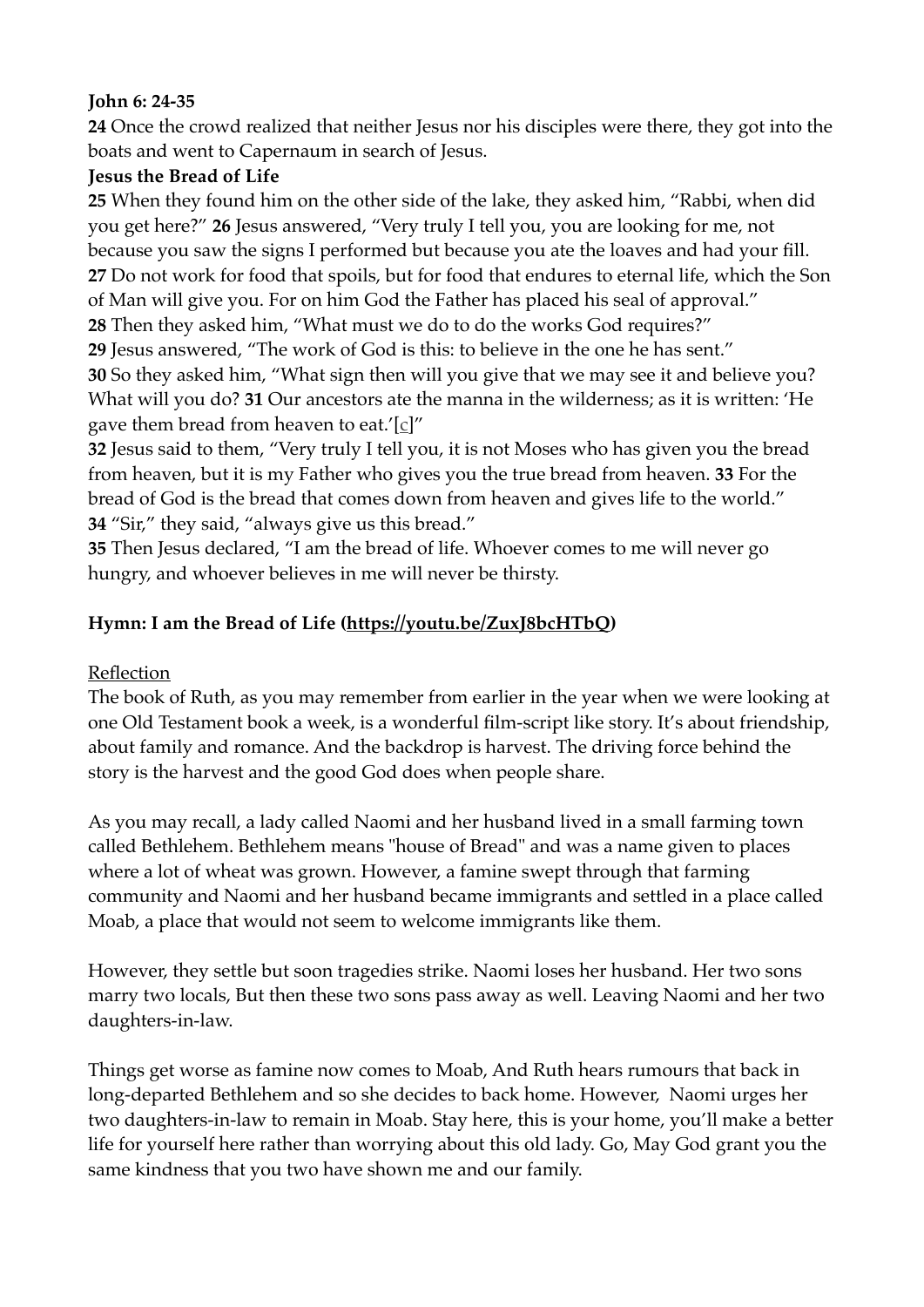And her two daughters in law that she is so proud of, Are loyal. No, we will stay to look after you. And Naomi persists and her daughter in law Orpah agrees to go.

And you as well, Ruth, go home, You don't need to stay with me any longer. Don't ask me to leave you, to turn back from you Naomi, Ruth says, For wherever you go, I will go, wherever you will lodge I will lodge. Your people are my people, and your god is my god, for only death will part you and me".

And you guess that Naomi is delighted that her much loved daughter in law is going to stay with her. But you wonder Ruth's reaction, Lost everything that is familiar and now she is arriving in a little farming village as a hated foreigner in a strange land.

And what a stir when they arrive in that village, Oh my goodness, they say, is that not Naomi, What has happened to her?

Oh, don't call me Naomi anymore she says, that means sweetness, Call me Mara, that means bitterness, That's more appropriate after the harm God has done to me, I left this village full of hope, And now I return empty.

And things were hectic in that farming town. All hands to deck. It was harvest time.

Ruth and Naomi have nothing to harvest, But this town still observes the old Jewish law not to meticulously harvest all the wheat. If you miss anything leave it for the poor and the immigrants. So, Ruth she suggests to go out and try and get themselves something to eat that way.

And Naomi says, I still have a distant relation here, a distant cousin here. Maybe if you explain who you are he'll let you pick the scraps in his fields.

And that's what happens. The great bringing in of the harvest. The happiness of a job well done.

And far behind the harvesters are a group of immigrants and poor, Gleaning what they can from what is left over, And Ruth is one of them.

And Naomi's distant cousin now enters the picture, He's called Boaz and he's a nononsense farmer full of kindness, May the Lord be with you, he greets his workers, May the Lord bless you, they say back to him.

And as Boaz looks over the scene of the harvest taking place, The dust, The work, He looks down the field and says: Who is that woman? One of the lads says: That's the foreign lady that came back with Naomi. She asked me this morning if she could harvest the scraps, I said yes and I tell you, She has been out here working non-stop ever since.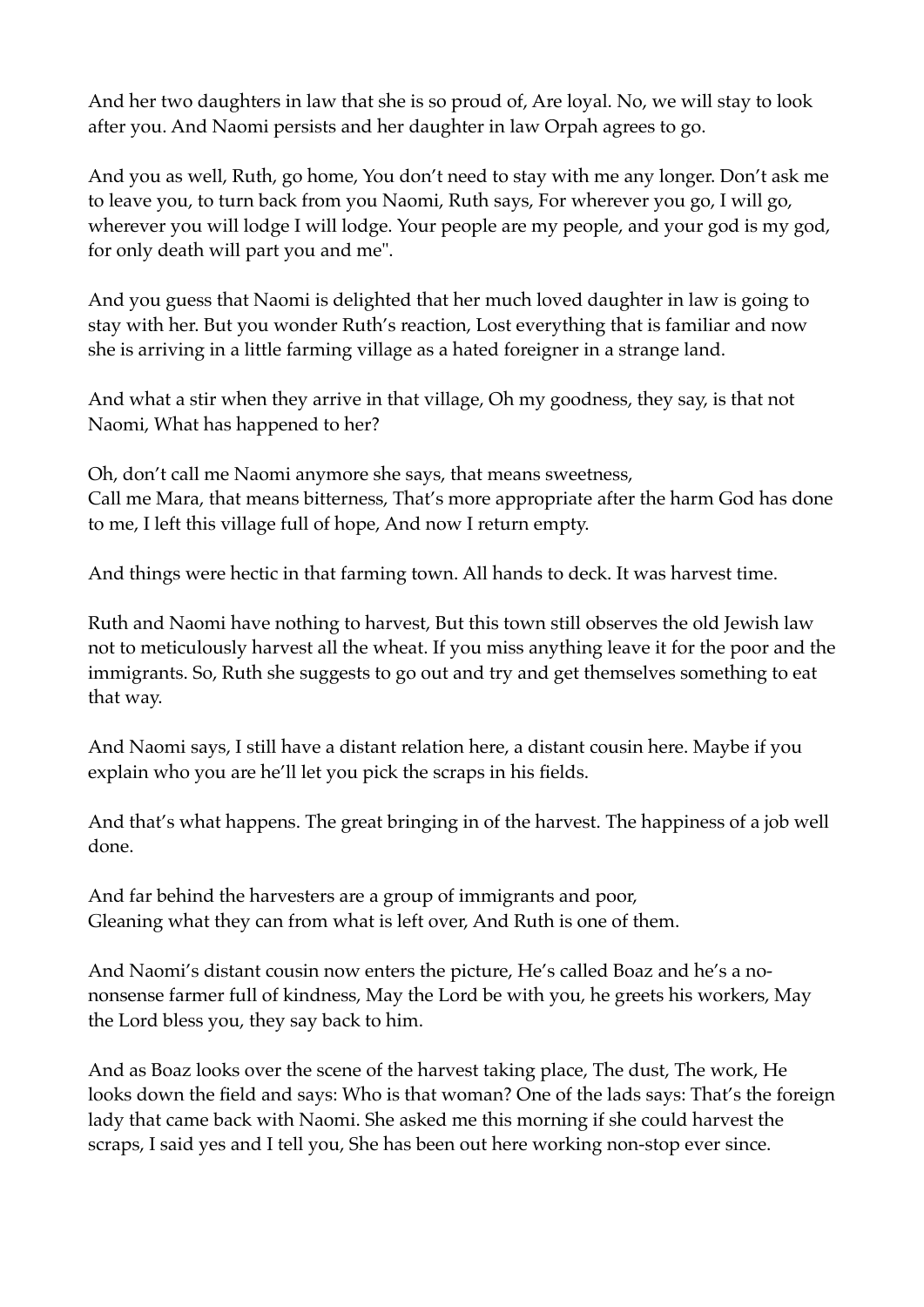And Boaz walks down to see Ruth, this foreigner, and says to her: Look you can harvest here as long as you like, There are also pitchers of water over there as well. You help yourself.

And here is Ruth, been through so much, Arrived in this strange place, Struggling, People talking about her, And now this one person has gone out of their way to be kind, And what a difference it makes to Ruth.

And Boaz says, I've heard why you did after your husband died. All you did for your mother in law, coming here to a foreign place. And Boaz says to her, Also have some of this lunch as well, And when you come back tomorrow, You don't need to just take the leftovers, But come and harvest from the sheaves as well.

And when Ruth gets back that evening, And Naomi rushes to ask her how the day when, Ruth must have been over self to tell of how unbelievably the day went. But first Naomi, look, and she empties out to Naomi the doggy bag she has brought back from lunch. Oh bless God, Naomi says, He hasn't left me!

And now Ruth goes out everyday harvesting until the harvest is finished, And she goes home as Boaz and others have a party to celebrate the end of the party.

Naomi tells her daughter in law Ruth, About another custom they have. That a relation can marry a widow and restore or redeem her fortune. Boaz is your kinsman, says Naomi.

And Ruth goes out at the end of the party and at night meets Boaz, And says to him that if he would be willing to marry her then her mother-in-law Naomi would not be in poverty.

And Boaz says, I thought you were extraordinarily kind with how you treated Naomi by coming back here with here, But this is beyond that. You love Naomi so much that an extraordinary women like you would be willing to marry someone like me.

Of course I would be willing to marry you, Boaz says, But look, I happen to know that you have an even closer relation in town. It is right that this person knows about you first and if they choose to marry you, And he would be doing very well to do so. Boaz adds, If he marries you then that is right, But if he says no, then I will marry you.

But first, look pass over your shawl, and Boaz. The farmer, of course, fills it to the brim with barley.

And again Ruth goes home. Shares what's happening, And they wait. I think everyone wants the same thing but will it happen? The next day is the big day. Boaz will go to sort all this out. And so what is going to happen?

And Boaz goes to the town square the next square, A slow start perhaps after the night before, People now back in town rather than out at the harvest. In this small town Boaz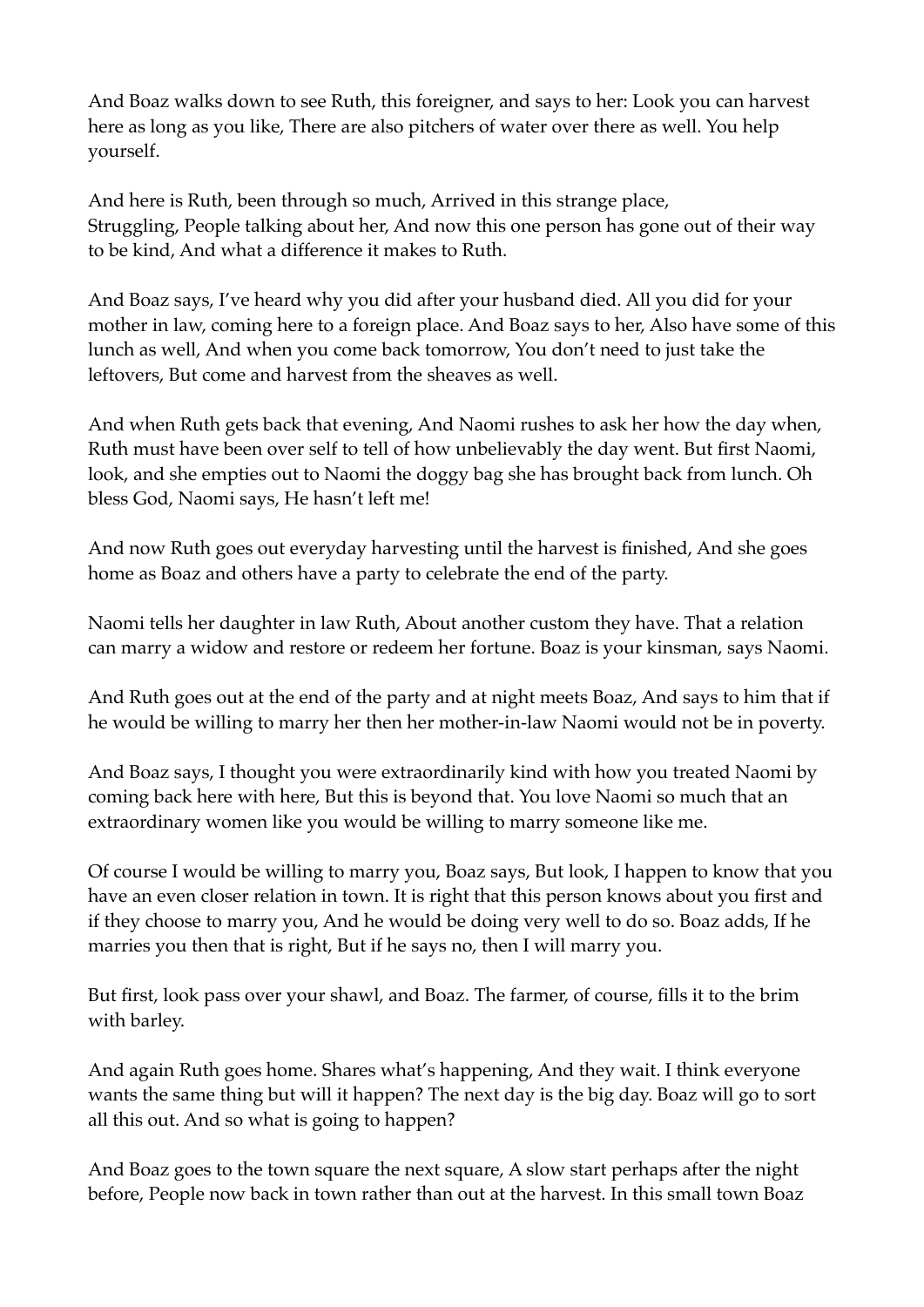guesses correctly that this kinsman will pass by and he does. Sit here, Boaz says to him, and he does. It just seems like everyone likes and respects Boaz. And Boaz also gathers a quorum of elders to serve as a witness to the legal act that will take place.

And Boaz tells this relation that after the passing of her husband and sons, Naomi inherited some land but she had to sell it on her destitution. Now says Boaz, you are the nearest relative and you can buy this land and redeem the estate. And the relation assumes that this offer is too good to be true. Buy back land in the name of a widow who has no children and therefore no heirs. He's assuming essentially this is land he will be able to keep. Ok, says the man, I'll redeem the estate.

And Boaz, now reveals that it's a bit more complicated than that, There is a daughters-in-law. A foreigner, Boaz points out. Heart no doubt pounding and hoping this additional information will make him change his mind.

Well, the man says, I can't marry a foreigner. That will spoil my estate. You'll need to do it, Boaz.

And after all this, Ruth and Boaz are married, And they have a baby son. And in the final scene of the book of Ruth As the people of the village celebrate the end of this story, Naomi has lost her husband and sons, in great poverty she had tried to do the right thing by Ruth by telling her to go But Ruth had stayed. And Boaz who tried to do the right thing by Ruth putting someone else in front of him Is now with this family.

But that's not the last mention of Ruth and Boaz in the Bible.

If you look at the very first page of the New Testament, Matthew Chapter 1, Then you will see the family tree of Jesus, And there you will see the name of Ruth. The great grandmother of King David.

You see this Harvest Festival is right there, baked into the story of Jesus. So let's also use our harvest like Ruth did, And let God work through our trust and generosity. Amen.

# **Hymn: For the beauty of the earth (<https://youtu.be/xlBkpAm3fhw>)**

Prayer for Others Heavenly Father, This is your garden, Creator God, A thing of beauty Beyond understanding , A poem that is being written, Not in words, But in colours, Wind's whisper, Soaring bird,